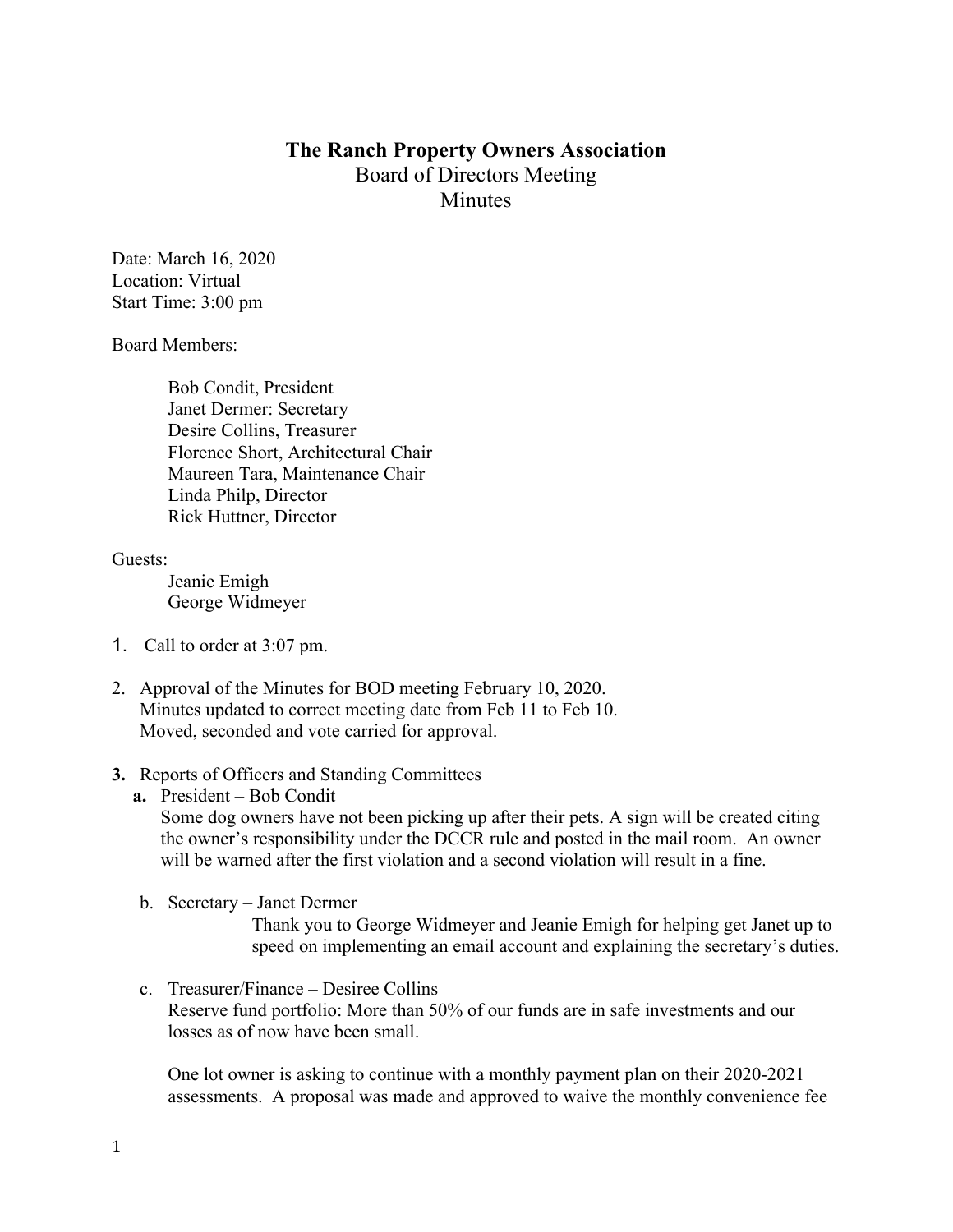and instead charge 1% of the assessment for the year. The legal fees that are outstanding will remain in place.

d. Architectural – Florence Short

Approval

Lot 18 Install roof edge and ice shield to the roof.

Approval Pending Lot 83 Under review for a deck cover.

## Approval with Conditions

Lot 147 Addition to the master bedroom and garage. The slope of the roof in the first proposal was not in compliance with the current architectural rules because the house was built before "The Ranch" existed and the slope of the original roof is out of compliance. A second proposal was submitted but it was determined that the first proposal was better. A motion was made, seconded and accepted for a variance to accept the first proposal. Desiree will follow up on the assessment and make sure it was made.

e. Maintenance – Maureen Tara

Culverts: The earliest the three culverts that will be getting liners will be done is in the fall after the irrigation has been turned off. Estimates are needed before then. The culvert at Fawn Lake will be done now because the entire culvert will be replaced. An estimate has been obtained and a motion was made, seconded, and approved to accept the proposal.

Entrance Sign: Maureen and her committee selected two options for the entrance sign and got additional drawings that included the stone borders that will replace the existing railroad ties. Maureen will also get an estimate for repairing the existing entrance sign so that information can be communicated to homeowners if there are questions. The two options will be made available at the Annual Meeting in June so owners can provide input into the decision.

Gophers: There have been complaints of pocket gophers. Maureen will get estimates for removing them.

Spring Cleanup: The spring cleanup will be coordinated with turning on the irrigation, which is approximately mid-April.

Streetlights: One streetlight fell down and had to be re-installed. We are still waiting for the bill from the electrician. For the other streetlights; 28 streetlights need to be replaced, 22 need to be converted to led lights, and 31 need to have sensors replaced. It was decided that the new streetlights should have a concrete base and any existing bases might need to be painted. They will be replaced in batches to provide some lighting while the work is being done. It will probably take 6-8 weeks to make all the changes if they are done in batches of 5-6.